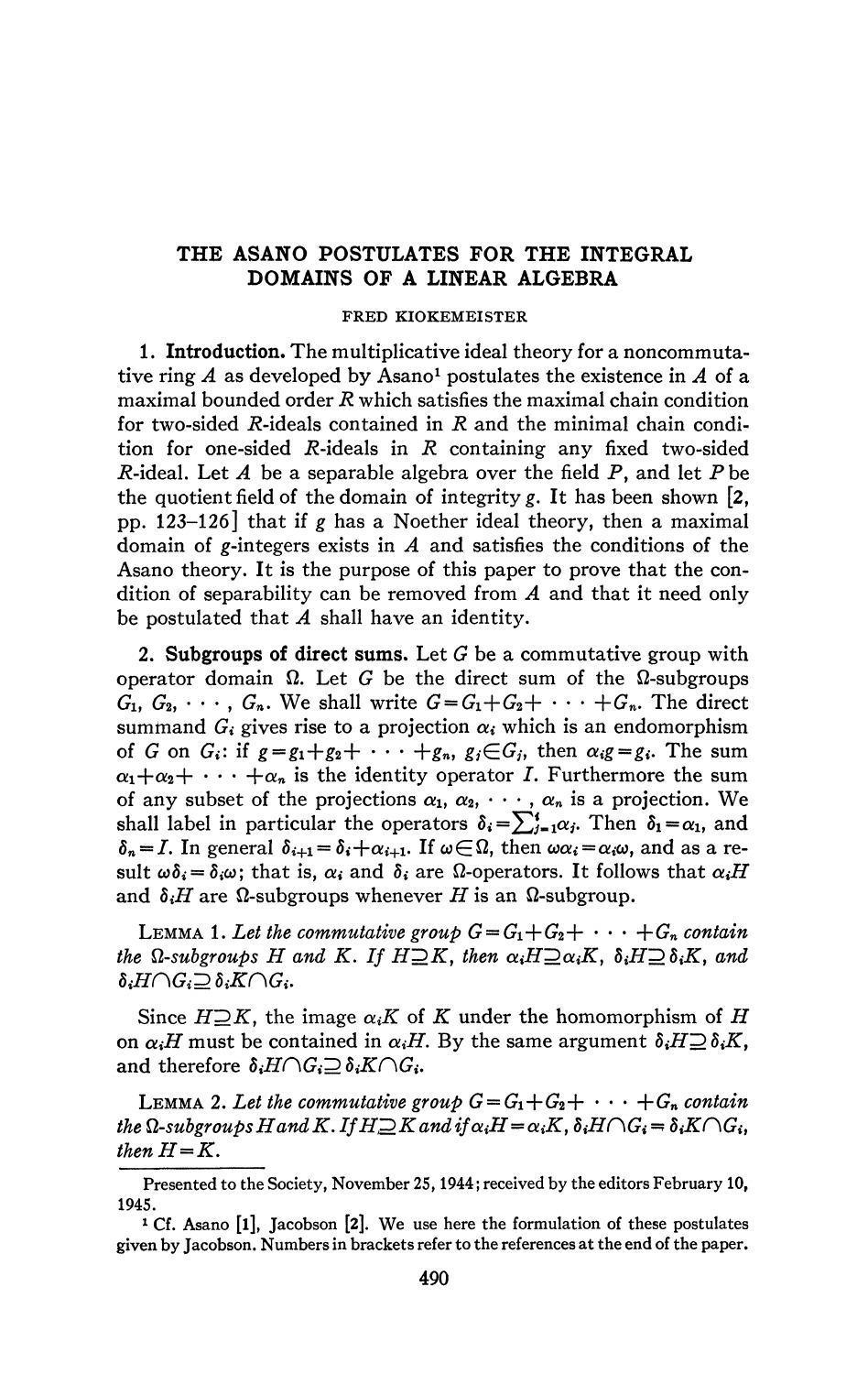Since  $\delta_1 = \alpha_1$  and  $\alpha_1 H = \alpha_1 K$ , it follows that  $\delta_1 H = \delta_1 K$ .

We shall assume that  $\delta_i H = \delta_i K$  and prove that under this assumption  $\delta_{i+1}H = \delta_{i+1}K$ . Since  $\delta_{i+1}K = (\delta_i + \alpha_{i+1})K \subseteq \delta_iK + \alpha_{i+1}K$  and  $\delta_{i+1}K \subseteq \delta_{i+1}H$ , it is obvious that  $\delta_{i+1}K \subseteq (\delta_iK + \alpha_{i+1}K) \cap \delta_{i+1}H$ . On the other hand let  $\delta_i k_1 + \alpha_{i+1} k_2$  be an element of  $\delta_i K + \alpha_{i+1} K$  contained in  $\delta_{i+1}H$ . Consider that  $(\delta_i+\alpha_{i+1})k_1$  is an element of  $\delta_{i+1}K$  and therefore an element of  $\delta_{i+1}H$ . Then  $\delta_{i+1}H$  contains  $\delta_i k_1 + \alpha_{i+1} k_2 - (\delta_i + \alpha_{i+1})k_1$  $=\alpha_{i+1}(k_2-k_1)$  which lies in  $\delta_{i+1}H\cap G_{i+1}=\delta_{i+1}K\cap G_{i+1}\subseteq \delta_{i+1}K$ . It follows immediately that  $\delta_i k_1 + \alpha_{i+1} k_2 = (\delta_i + \alpha_{i+1}) k_1 + \alpha_{i+1} (k_2 - k_1)$  lies in  $\delta_{i+1}K$ , and  $\delta_{i+1}H \cap (\delta_i K + \alpha_{i+1}K) = \delta_{i+1}K$ . However, since  $\delta_i K = \delta_i H$ and  $\alpha_{i+1}K = \alpha_{i+1}H$ , then  $\delta_iK + \alpha_{i+1}K = \delta_iH + \alpha_{i+1}H$ , and  $\delta_{i+1}K = \delta_{i+1}H$  $\bigcap (\delta_i H + \alpha_{i+1} H) = \delta_{i+1} H.$ 

The lemma follows by finite induction; for  $\delta_n H = H$ ,  $\delta_n K = K$ .

LEMMA 3. Let the commutative group  $G = G_1 + G_2 + \cdots + G_n$  contain the  $\Omega$ -subgroup H. Let  $\gamma$  be an automorphism of G contained in the centrum of  $\Omega$ . Then  $H \supseteq \gamma H$ ,  $\alpha_i H \supseteq \alpha_i (\gamma H) = \gamma(\alpha_i H)$ , and  $\delta_i H \cap G_i \supseteq \delta_i(\gamma H)$  $\bigcap G_i = \gamma(\delta_i H \bigcap G_i).$ 

The automorphism  $\gamma$  lies in the centrum of  $\Omega$  and therefore  $\gamma H$  will be an  $\Omega$ -subgroup of H. It follows by Lemma 1 that  $\alpha_i H \supseteq \alpha_i (\gamma H)$ ,  $\delta_i H \supseteq \delta_i(\gamma H)$ , and  $\delta_i H \cap G_i \supseteq \delta_i(\gamma H) \cap G_i$ . Since  $\gamma$  lies in  $\Omega$  and  $\alpha_i$  and  $\delta_i$  are  $\Omega$ -operators,  $\alpha_i(\gamma H) = \gamma(\alpha_i H)$  and  $\delta_i(\gamma H) = \gamma(\delta_i H)$ .

It remains to prove that  $\delta_i(\gamma H) \cap G_i = \gamma(\delta_i H \cap G_i)$ . Consider that  $\gamma G_i = \gamma \alpha_i G = \alpha_i \gamma G = \alpha_i G = G_i$ . Then  $\delta_i(\gamma H) \cap G_i = \delta_i(\gamma H) \cap \gamma G_i = \gamma(\delta_i H)$  $\bigcap \gamma G_i$ . Let  $\gamma \delta_i h = \gamma g_i$ ;  $\gamma$  is an automorphism, and  $\delta_i h = g_i$ . It follows that  $\gamma(\delta_i H) \cap \gamma G_i \supseteq \gamma(\delta_i H \cap G_i)$ . But certainly  $\gamma(\delta_i H \cap G_i) \subseteq \gamma(\delta_i H)$  $\bigcap$   $\gamma G_i$  for any operator  $\gamma$ .

**THEOREM 1. Let G be a commutative**  $\Omega$ **-group, and let**  $\Omega$  **contain an** automorphism  $\gamma$  in its centrum. Let G be the direct sum of the  $\Omega$ -subgroups  $G_1, G_2, \cdots, G_n$ , and let G contain the  $\Omega$ -subgroup H. If for every  $\Omega$ -subgroup  $A_i$  of  $G_i$  the  $\Omega$ -group  $A_i/\gamma A_i$  satisfies the minimal (maximal) chain condition for  $\Omega$ -subgroups of  $A_i/\gamma A_i$ , then the  $\Omega$ -group  $H/\gamma H$  satisfies the minimal (maximal) chain condition for  $\Omega$ -subgroups of  $H/\gamma H$ .

A chain of  $\Omega$ -subgroups

(A) 
$$
H \supset H_1 \supset H_2 \supset \cdots \supset \gamma H
$$

implies, by Lemmas 1 and 3, the existence of the  $2n$  chains

$$
\alpha_i H \supseteq \alpha_i H_1 \supseteq \alpha_i H_2 \supseteq \cdots \supseteq \gamma(\alpha_i H), \qquad i = 1, 2, \cdots, n,
$$
  
(B) 
$$
\delta_i H \cap G_i \supseteq \delta_i H_1 \cap G_i \supseteq \delta_i H_2 \cap G_i
$$

$$
\supseteq \cdots \supseteq \gamma(\delta_i H \cap G_i), \qquad i = 1, 2, \cdots, n.
$$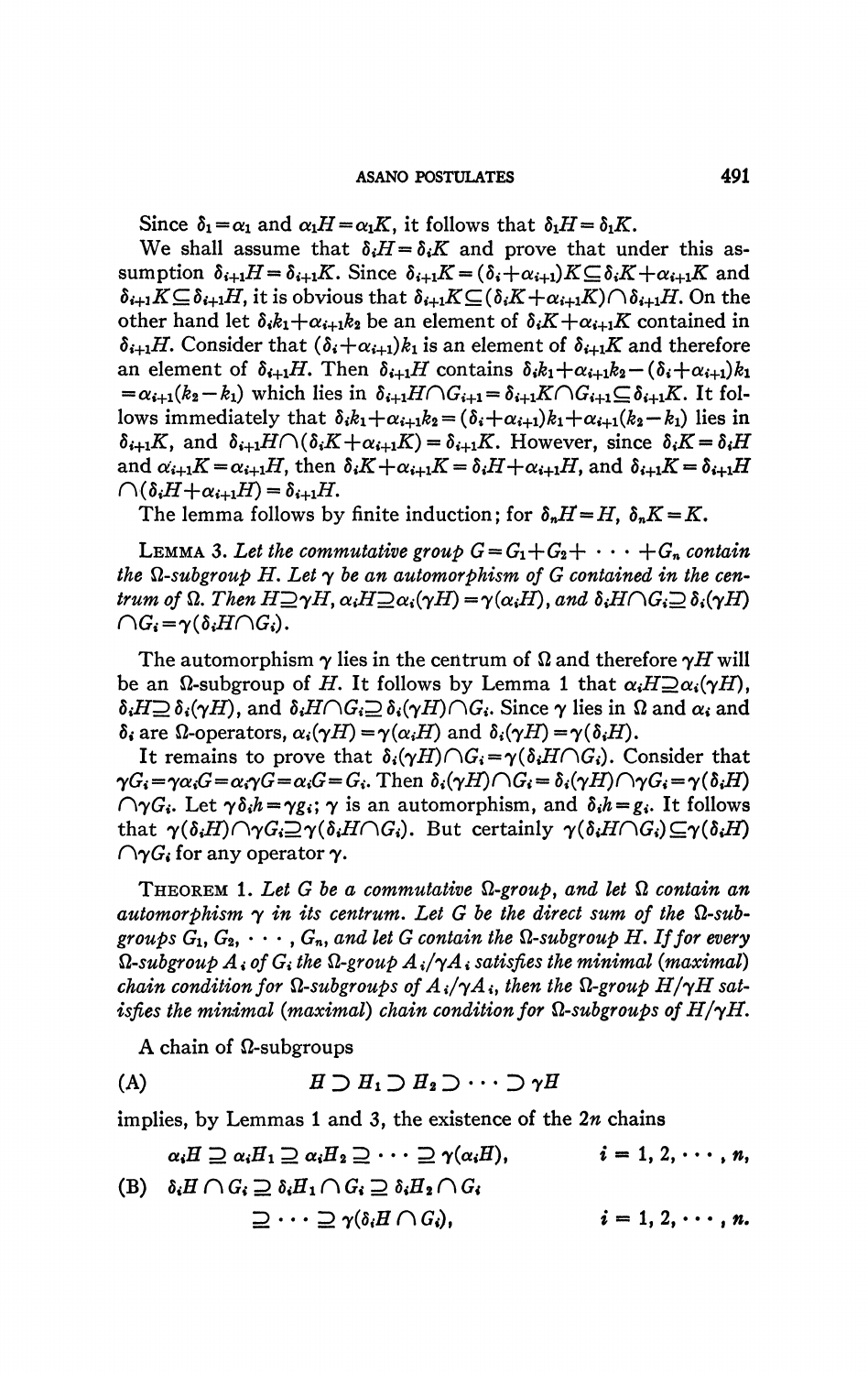492 **FRED KIOKEMEISTER [June** 

Lemma 2 implies that if the chain (A) is infinite, at least one of the chains (B) must be nontrivially infinite. If the minimal chain condition fails in  $H/\gamma H$ , it must fail in one of the groups  $\alpha_i H/\gamma(\alpha_i H)$  or  $\delta_i H \cap G_i / \gamma(\delta_i H \cap G_i)$  where  $\alpha_i H$  and  $\delta_i H \cap G_i$  are  $\Omega$ -subgroups of  $G_i$ .

The statement of the theorem for maximal chains follows by the same argument.

3. **Chains of g-modules.** Let *g* be a domain of integrity with Noether ideal theory. This implies that in *g* every ideal is the product of powers of prime ideals and that a prime ideal is divisorless. If P is the quotient field of  $g$ , fractional ideals are defined in  $P$ . The set of all ideals in *P* forms a group under multiplication. In particular if a is an ideal,  $a^{-1}$  will exist such that  $aa^{-1}=g$ , and if  $ac=bc$ , then  $a = b$ .

A g-module in *P* is a set of elements of *P* which forms a group under addition and is closed under multiplication by elements of g. The g-module  $\alpha$  is an ideal if  $\alpha \alpha \subseteq g$  for some element  $\alpha \neq 0$  of g. The product of an ideal contained in g and a g-module *a* is contained in a. If  $\mathfrak{a}\supset \mathfrak{b}$ , the group  $\mathfrak{a}/\mathfrak{b}$  is a g-module (not contained in P).

LEMMA 4. *If g has a Noether ideal theory, and if a is a g-module in the quotient field P of g, the g-module*  $a/\alpha a$  *has a composition series for any element*  $\alpha \neq 0$  *of* g.

Let  $\alpha$  be a g-module contained in P, and let  $\alpha$  be an element not equal to 0 of g. If the principal ideal  $(\alpha)$  has the factorization  $p_1^{r_1}p_2^{r_2} \cdots p_s^{r_s}$  in g, we shall prove that the chain of g-modules

$$
\alpha \supseteq \mathfrak{p}_1 \alpha \supseteq \mathfrak{p}_1^2 \alpha \supseteq \cdots \supseteq \mathfrak{p}_1^{r_1} \alpha \supseteq \mathfrak{p}_1^{r_1} \mathfrak{p}_2 \alpha \supseteq \cdots \supseteq \alpha \mathfrak{p}_e^{-1} \alpha \supseteq \alpha \alpha
$$

allows no nontrivial refinement. The series

$$
\begin{aligned}\n\mathfrak{a}/\alpha\mathfrak{a} &\supseteq \mathfrak{p}_1\mathfrak{a}/\alpha\mathfrak{a} \supseteq \mathfrak{p}_1^2\mathfrak{a}/\alpha\mathfrak{a} \supseteq \cdots \supseteq \mathfrak{p}_1^r\mathfrak{a}/\alpha\mathfrak{a} \\
&\supseteq \mathfrak{p}_1^r\mathfrak{p}_2\mathfrak{a}/\alpha\mathfrak{a} \supseteq \cdots \supseteq \alpha\mathfrak{p}_s^{-1}\mathfrak{a}/\alpha\mathfrak{a} \supseteq (0)\n\end{aligned}
$$

will include a composition series for  $a/\alpha a$ .

Let  $\mathfrak p$  be a prime ideal in g, and let  $\mathfrak b$  be a g-module contained in  $P$ . Assume that between  $\mathfrak b$  and  $\mathfrak p\mathfrak b$  there lies a g-module c equal to neither:  $\mathfrak{b}\supset$ c $\supset$ pb. Then there is an element  $\beta$  of b not contained in c and an element  $\gamma$  of c not contained in pb. We form the chain of ideals of  $P: (\beta, \gamma) \supset (\mathfrak{p}\beta, \gamma) \supset \mathfrak{p}(\beta, \gamma)$ . Since  $\mathfrak{p}\beta \subseteq \mathfrak{p}\mathfrak{b} \subset \mathfrak{c}$  and  $\gamma \in \mathfrak{c}$ ,  $(\mathfrak{p}\beta, \gamma) \subseteq \mathfrak{c}$ . But  $\beta$  is not an element of c, and therefore ( $p\beta$ ,  $\gamma$ ) and ( $\beta$ ,  $\gamma$ ) are distinct. Since  $p(\beta, \gamma) \subseteq p\mathfrak{b}$  and  $\gamma$  is not an element of pb,  $p(\beta, \gamma)$  and (p $\beta$ ,  $\gamma$ ) are distinct. It would follow that  $g\supset (p\beta, \gamma)(\beta, \gamma)^{-1}$  p is a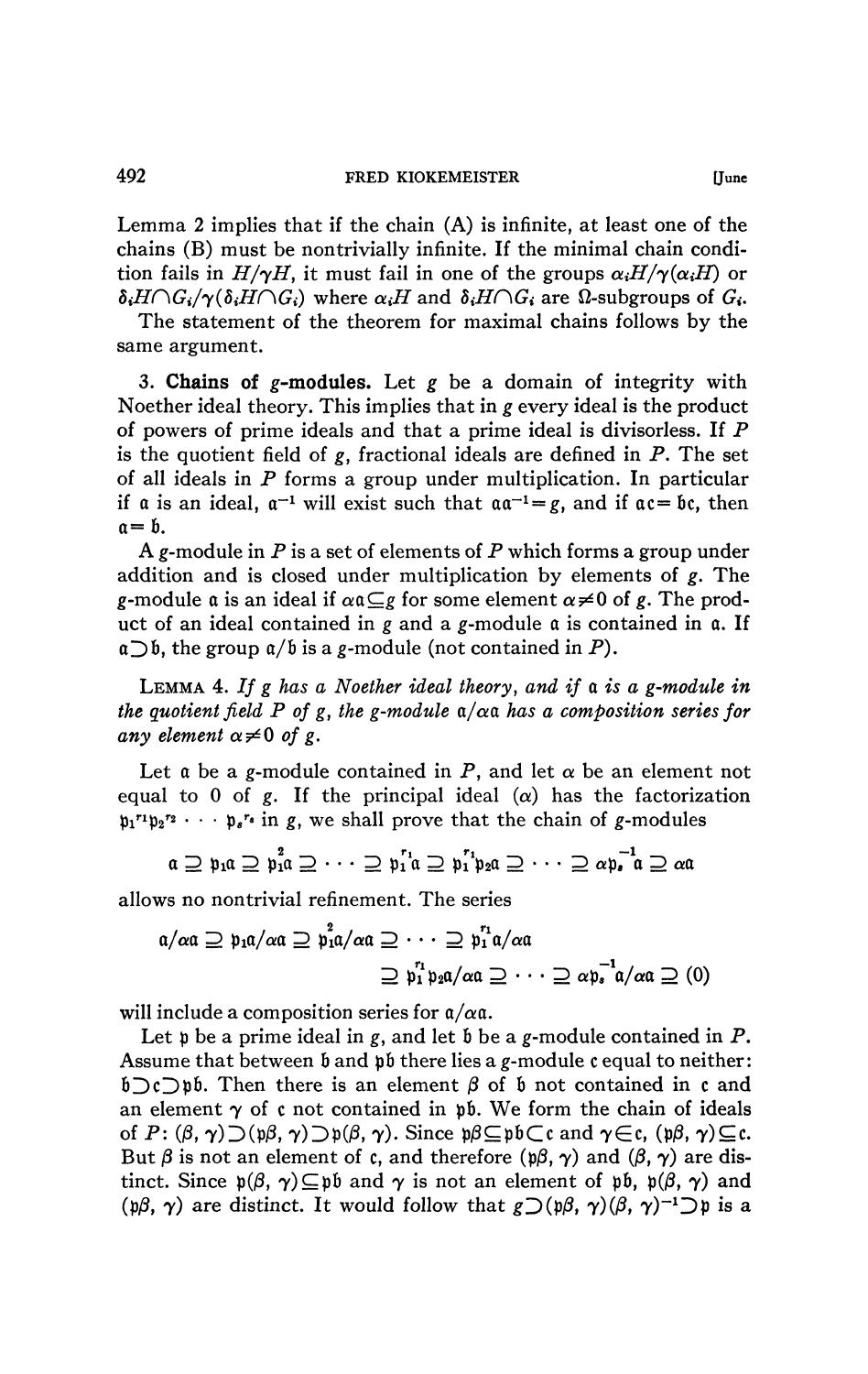chain of distinct ideals in g. However, the prime ideal p is divisorless. It follows that  $a$   $\Box$   $b$  allows no nontrivial refinement.

If *M* is a *P*-module with linearly independent *P*-basis  $x_1, x_2, \cdots, x_n$ we shall write  $M = Px_1+Px_2+\cdots+Px_n$ .

THEOREM 2. Let  $M = Px_1+Px_2+\cdots+Px_n$  contain the g-module N. *Then if*  $\gamma$  *is an element not equal to* 0 *of* g, the g-module  $N/\gamma N$  has a *composition series.* 

The module *N* is a g-submodule of the direct sum  $Px_1 + Px_2 + \cdots$  $+Px_n$ . The element  $\gamma$  of g is an automorphism of M, and the operator domain *g* is commutative. Lemma 4 assures us that for every *g*-subgroup  $ax_i$  of  $Px_i$  the g-module  $ax_i/\gamma(ax_i)\leq \alpha/\gamma\alpha$  has a composition series. The conditions of Theorem 1 are satisfied, and the  $g$ -module *N/yN* must have a composition series.

4. Orders of finite linear algebras. We shall again assume that *g*  is a domain of integrity with Noether ideal theory and that  $P$  is the quotient field of g. We consider a linear algebra *A* with identity *e* of order *n* over the field P.

An order *R* of *A* which contains *g* can be defined to be a subring of *A* which contains *g* and a basis for *A* [2, p. 124]. We shall consider only orders of  $A$  which contain  $g$ . A left (right)  $R$ -ideal of  $R$  is a submodule  $\mathfrak{M}$  of *R* such that  $R \mathfrak{M} \subseteq \mathfrak{M}$  ( $\mathfrak{M} R \subseteq \mathfrak{M}$ ) and which contains a regular element of A. Then  $\mathfrak{M}$  contains an element  $\gamma \neq 0$  of g and contains the two-sided ideal  $\gamma R$ : every order R is bounded. Since R contains  $g$ ,  $R$  and every  $R$ -ideal of  $R$  are  $g$ -modules.

THEOREM 3. *Let g be a domain of integrity with Noether ideal theory*, *and let P be the quotient field of g. If A is a linear algebra with identity of finite order over* P, *every order of A which contains g will satisfy the maximal condition for any chain of left {right) R-ideals contained in R and the minimal condition for any chain of left (right) R-ideals in R containing a fixed left (right) R-ideal.* 

We may consider the algebra A to be the P-module  $Px_1+Px_2$  $+ \cdot \cdot \cdot + Px_n$  where  $x_1, x_2, \cdot \cdot \cdot, x_n$  constitute a linearly independent basis for A over P, and R as a g-submodule of A. An R-ideal  $\mathfrak{M}$  of R contains an element  $\gamma \neq 0$  of g so that  $R \supseteq \mathfrak{M} \supseteq \gamma R$ . By Theorem 2 every chain of g-modules between R and  $\gamma R$  must be finite. In particular a chain of R-ideals between R and  $\mathfrak{M}$  must be finite since an P-ideal is a g-module if *R* contains g.

Two orders *R* and *R'* are said to be equivalent if there exist regular elements a, b, c, d of A such that  $aRb\subseteq R'$ ,  $cR'd\subseteq R$ . An order is said to be maximal if it is contained in no equivalent order.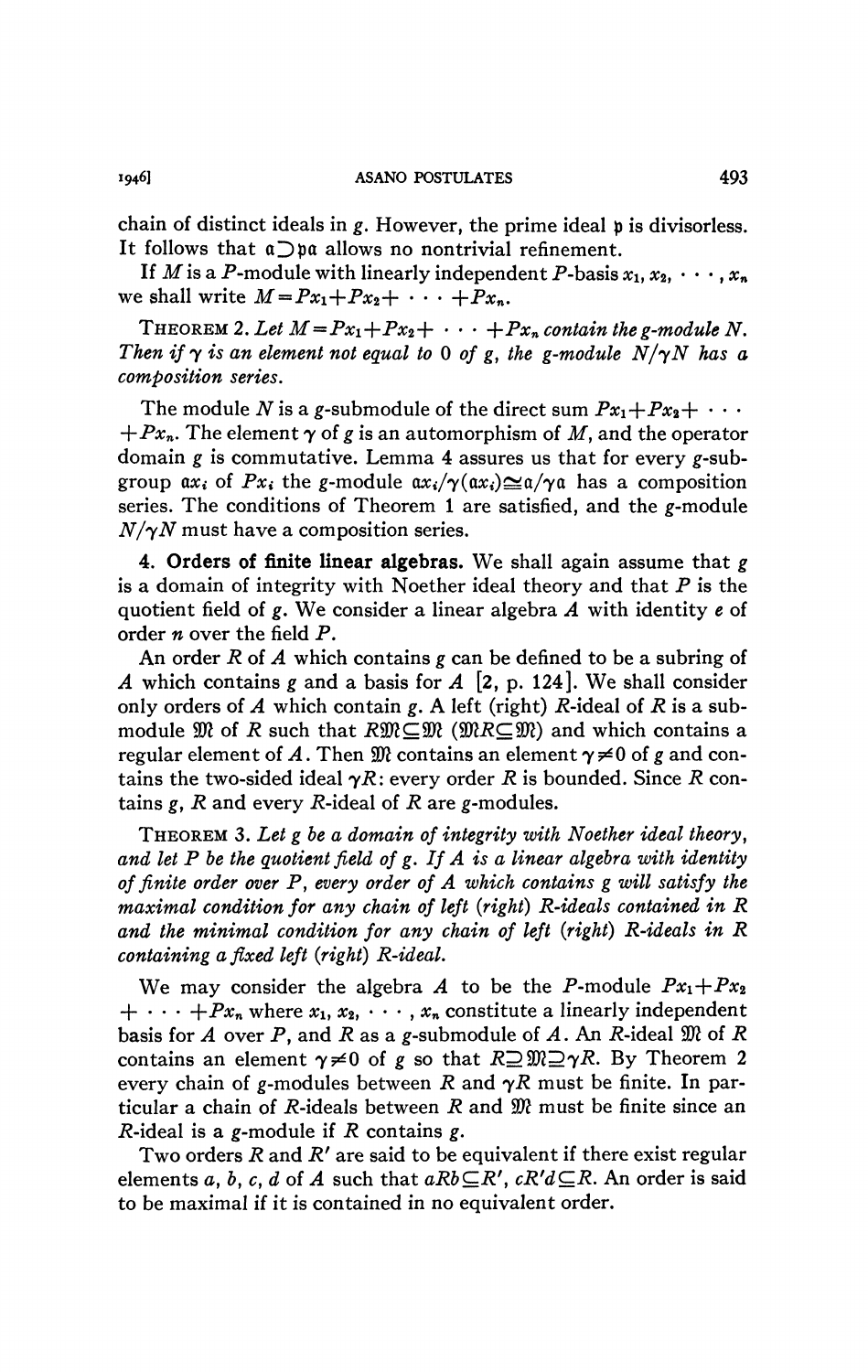The Asano treatment of the ideal theory of a class of equivalent orders depends on three postulates ;

I. There exists a maximal bounded order *R* in the class.

II. The minimal chain condition holds for left R-ideals in R which contain a fixed two-sided  $R$ -ideal.

III. The maximal chain condition holds for two-sided  $R$ -ideals contained in *R.* 

In Theorem 3 we have shown that postulates II and III are satisfied by any order of *A* which contains *g.* If a maximal order exists, it must be bounded since every order is bounded.

An order of *A* which contains *g* and contains only integral elements of *A* is called an integral domain. A maximal integral domain is an integral domain which is contained in no other integral domain.

LEMMA 5. *If the order R contains g and is equivalent to the integral domain* 5, *then R is an integral domain.* 

Since *R* is equivalent to *S* there exist regular elements *a, b* such that  $aRb \subseteq S$ . Since *R* is an order of *A* there exists in *g* an element  $\beta \neq 0$  such that  $\beta b^{-1}$  is an element of *R*. Then  $\beta b^{-1}R\subseteq R$ . Similarly *S*, which is an order of A, must contain  $\alpha a^{-1}$  for some element  $\alpha \neq 0$  of g, and  $\alpha S a^{-1} \subseteq S$ . Then

$$
\alpha[a(\beta b^{-1}R)b]a^{-1} \subseteq \alpha[aRb]a^{-1} \subseteq \alpha Sa^{-1} \subseteq S,
$$

or

$$
(ab^{-1})(\alpha\beta)R(ba^{-1})\subseteq S.
$$

Set  $\alpha\beta = \gamma$ ,  $ab^{-1} = c$ ; then  $c(\gamma R)c^{-1} \subseteq S$ , and  $\gamma R \subseteq c^{-1}Sc$  where *c* is a regular element of A. It follows that  $\gamma R$  consists only of integral elements of *A*.

Let r be an element of R. Let  $g[r]$  indicate the polynomial domain generated by *r* with coefficients in *g; g [r]* is a commutative ring contained in *R*. Further  $\gamma g[r]$  is a ring of integers. If we consider that  $g[r]$  is a g-module contained in the P-module  $A = Px_1 + Px_2 + \cdots$ *+Pxn* we may apply Theorem 2 to *g[r]* and obtain that every chain of g-modules between  $\gamma g[r]$  and  $g[r]$  is finite. If *H* is the union of g and  $\gamma g[r]$ , *H* is a ring of integers, and  $\gamma g[r] \subseteq H \subseteq g[r]$ . Since  $g \subset H$ , the chain of  $H$ -modules

$$
H\subseteq Hr\subseteq (Hr,\,Hr^2)\subseteq \cdots\subseteq g[r]
$$

is a chain of g-modules between *H* and  $g[r]$  and must be finite in length. It follows that *r* satisfies an equation  $r^k = h_1 r^{k-1} + h_2 r^{k-2} + \cdots$  $+h_kr$  with coefficients in *H*. Then *r* is *g*-integral, and *R* is an integral domain [3, p. 90].